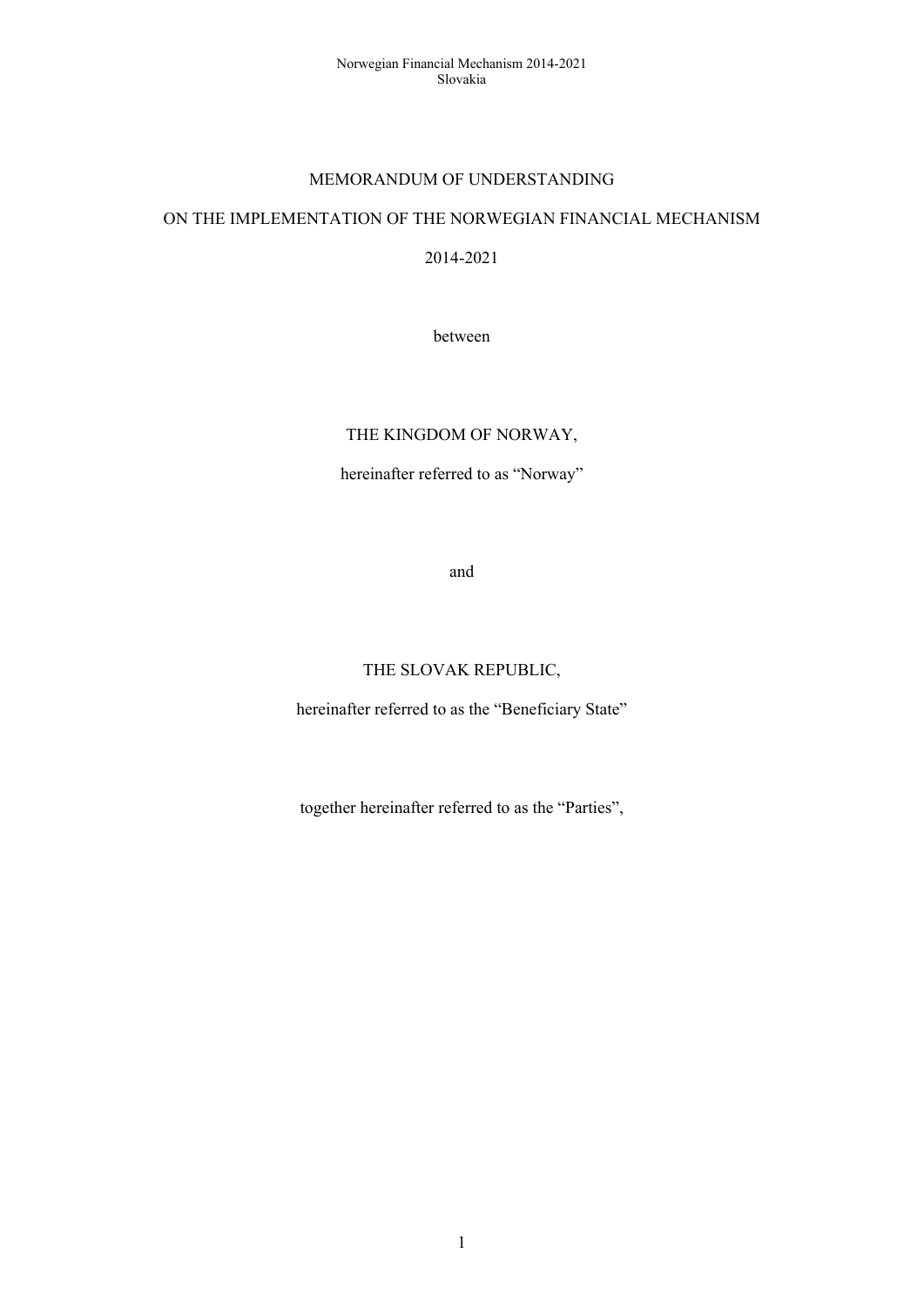WHEREAS the Agreement between the Kingdom of Norway and the European Union on the Norwegian Financial Mechanism 2014-2021 establishes a financial mechanism (hereinafter referred to as the "Norwegian Financial Mechanism 2014-2021") through which Norway will contribute to the reduction of economic and social disparities in the European Economic Area;

WHEREAS the Norwegian Financial Mechanism 2014-2021 aims to strengthen relations between Norway and the Beneficiary State to the mutual benefit of their peoples;

WHEREAS the enhanced co-operation between Norway and the Beneficiary State will contribute to securing a stable, peaceful and prosperous Europe, based on good governance, democratic institutions, the rule of law, respect for human rights and sustainable development;

WHEREAS the Parties agree to establish a framework for cooperation in order to ensure the effective implementation of the Norwegian Financial Mechanism 2014-2021;

HAVE AGREED on the following:

#### **Article 1 Objectives**

1. The overall objectives of the Norwegian Financial Mechanism 2014-2021 are to contribute to the reduction of economic and social disparities in the European Economic Area and to the strengthening of bilateral relations between Norway and the Beneficiary States through financial contributions in the priority sectors listed in paragraph 2. Accordingly, the Parties to this Memorandum of Understanding shall endeavour to select for funding programmes that contribute to the achievement of these objectives.

2. The financial contributions shall be available in the following priority sectors:

(a) Innovation, research, education and competitiveness;

- (b) Social inclusion, youth employment and poverty reduction;
- (c) Environment, energy, climate change and low carbon economy;
- (d) Culture, civil society, good governance, fundamental rights and freedoms; and
- (e) Justice and home affairs.

# **Article 2 Legal Framework**

This Memorandum of Understanding shall be read in conjunction with the following documents which, together with this Memorandum of Understanding, constitute the legal framework of the Norwegian Financial Mechanism 2014-2021:

- (a) the Agreement between the Kingdom of Norway and the European Union on the Norwegian Financial Mechanism 2014-2021 (hereinafter referred to as "the Agreement");
- (b) the Regulation on the implementation of the Norwegian Financial Mechanism 2014-2021 (hereinafter referred to as the "Regulation") issued by Norway in accordance with Article 10.5 of the Agreement;
- (c) the programme agreements that will be concluded for each programme; and
- (d) any guidelines adopted by the Norwegian Ministry of Foreign Affairs (hereinafter referred to as "NMFA") in accordance with the Regulation.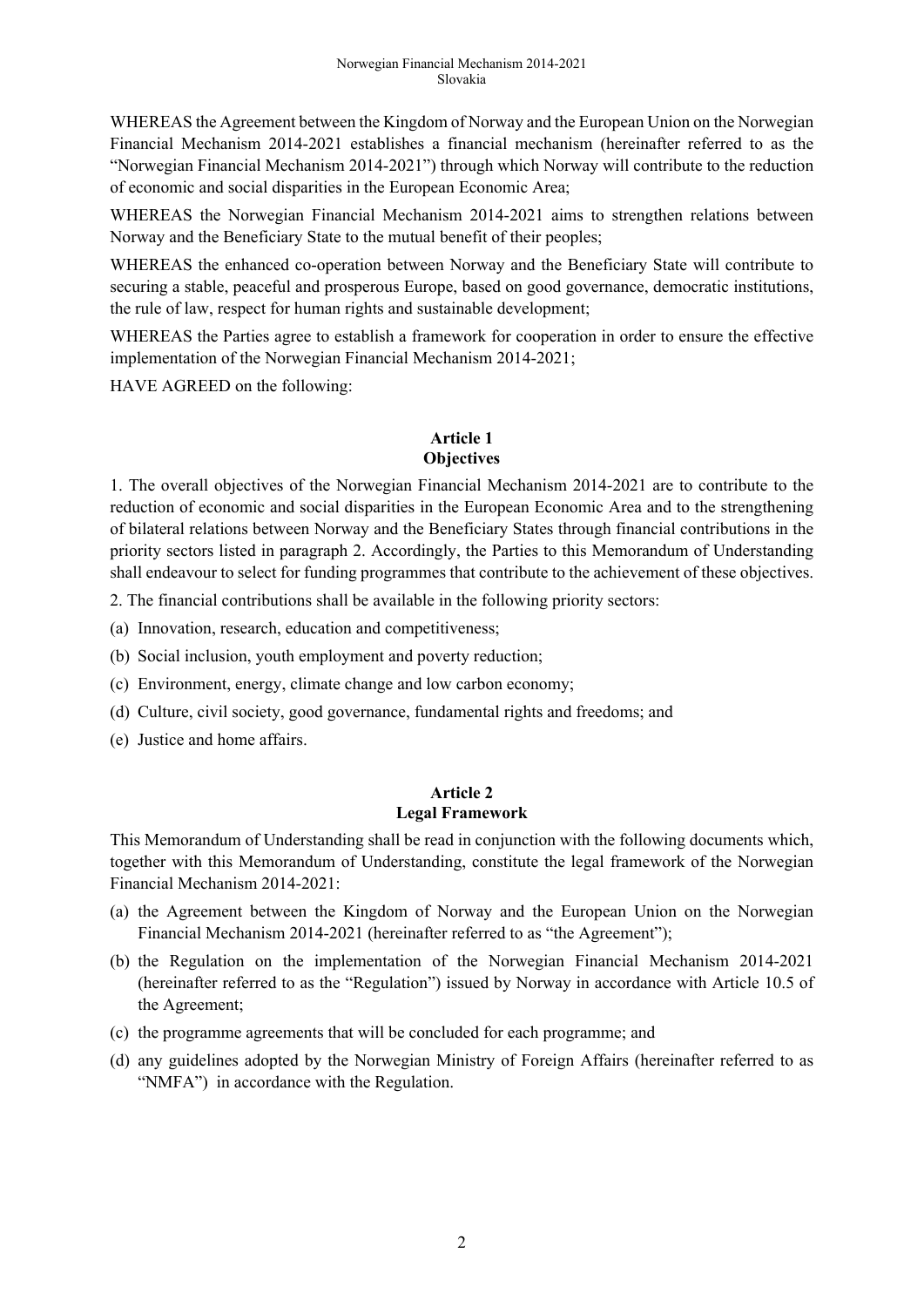## **Article 3 Financial Framework**

1. In accordance with Article 2.1 of the Agreement, the total amount of the financial contribution is  $\epsilon$ 1,253,650,000 in annual tranches of  $\epsilon$  179,100,000 over the period running from 01/05/2014 to 30/04/2021, inclusive.

2. In accordance with Article 6 of the Agreement, a total of  $\epsilon$  58,200,000 shall be made available to the Beneficiary State over the period referred to in Paragraph 1.

3. In accordance with Article 3.2.b) of the Agreement, 1.00 % of the total amount referred to in paragraph 2 shall be set aside for a fund for the Promotion of Decent Work and Tripartite Dialogue.

4. In accordance with Article 10.4 of the Agreement and Article 1.9 of the Regulation, the management costs of Norway shall be covered by the overall amount referred to above. Further provisions to this effect are set out in the Regulation. The net amount of the allocation to be made available to the Beneficiary State is  $\epsilon$  53,835,000.

# **Article 4 Roles and responsibilities**

1. Norway shall make funds available in support of eligible programmes proposed by the Beneficiary State and agreed on by the NMFA within the priority sectors listed in Article 3.1 of the Agreement and the programme areas listed in the Annex to the Agreement. Norway and the Beneficiary State shall cooperate on the preparation of concept notes defining the scope and planned results for each programme.

2. The Beneficiary State shall assure the full co-financing of programmes that benefit from support from the Norwegian Financial Mechanism 2014-2021 in accordance with Annex B and the programme agreements.

3. The NMFA shall manage the Norwegian Financial Mechanism 2014-2021 and take decisions on the granting of financial assistance in accordance with the Regulation.

4. The NFMA shall be assisted by the Financial Mechanism Office (hereinafter referred to as the "FMO"). The FMO shall be responsible for the day-to-day operations of the Norwegian Financial Mechanism 2014-2021 and shall serve as a contact point.

#### **Article 5 Designation of authorities**

The Beneficiary State has authorised a National Focal Point to act on its behalf. The National Focal Point shall have the overall responsibility for reaching the objectives of the Norwegian Financial Mechanism 2014-2021 as well as for the implementation of the Norwegian Financial Mechanism 2014- 2021 in the Beneficiary State in accordance with the Regulation. In accordance with Article 5.2 of the Regulation, the National Focal Point, the Certifying Authority, the Audit Authority, and the Irregularities Authority are designated in Annex A.

## **Article 6 Multi-annual Programming Framework**

1. In accordance with Article 2.5 of the Regulation, the Parties have agreed on an implementation framework consisting of the following financial and substantive parameters: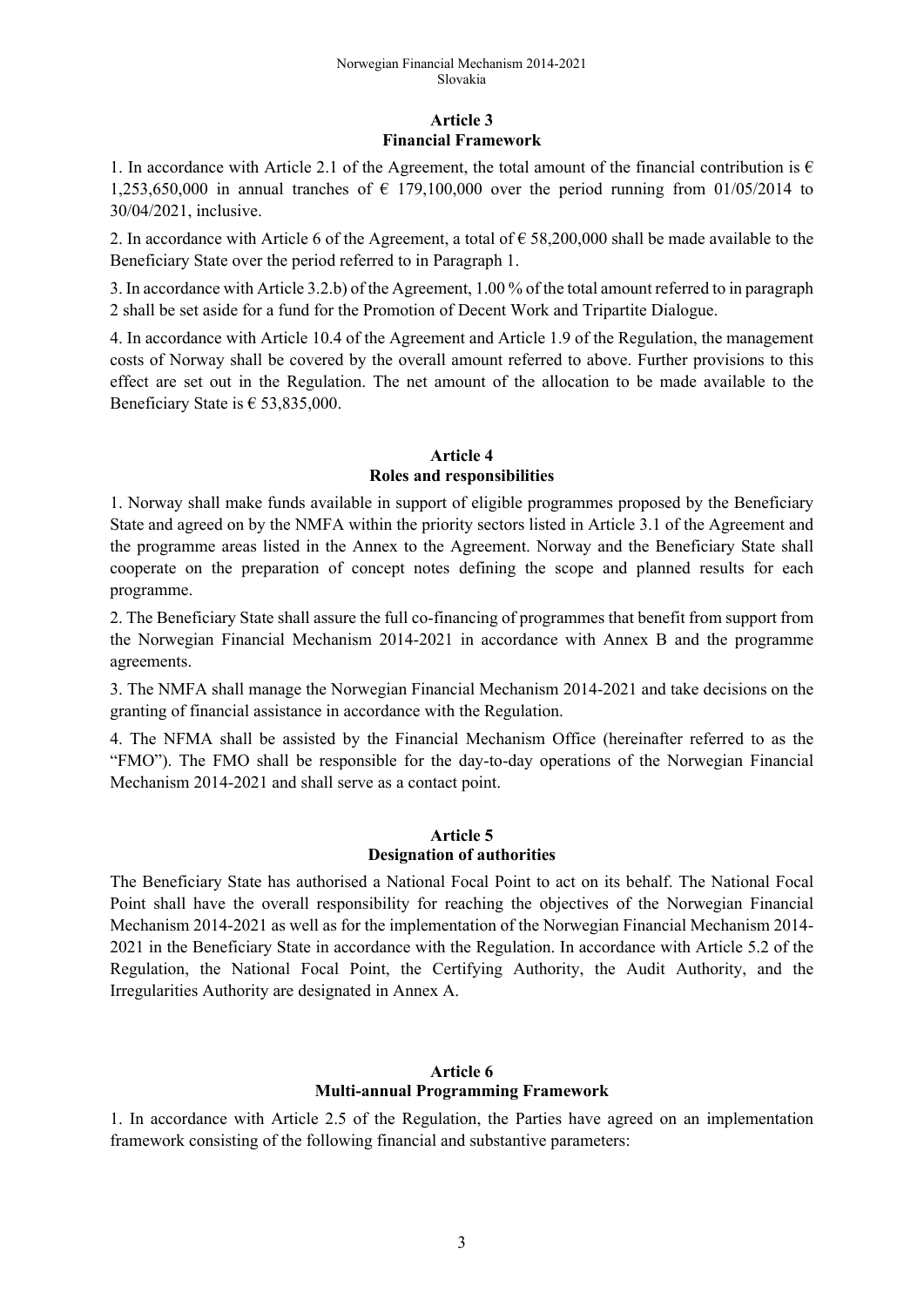- (a) a list of agreed programmes and the financial contribution from the Norwegian Financial Mechanism 2014-2021 by programme;
- (b) identification of programmes, their objective, their main focus, as appropriate, the grant rate by programme, the bilateral ambitions as well as any specific concerns relating to target groups, geographical areas or other issues;
- (c) identification of programme operators, as appropriate;
- (d) identification of Donor Programme Partners, as appropriate;
- (e) identification of International Partner Organisations, as appropriate;
- (f) identification of pre-defined projects to be included in relevant programmes.
- 2. The implementation framework is outlined in Annex B.

#### **Article 7**

#### **Fund for bilateral relations**

In accordance with Article 4.6 of the Regulation the Beneficiary State shall set aside funds to strengthen bilateral relations between Norway and the Beneficiary State. The National Focal Point shall manage the use of the fund for bilateral relations and shall establish a Joint Committee for Bilateral Funds in accordance with Article 4.2 of the Regulation.

## **Article 8 Annual meetings**

In accordance with Article 2.7 of the Regulation an annual meeting shall be held between the NMFA and the National Focal Point. The annual meeting shall allow the NMFA and the National Focal Point to examine progress achieved over the previous reporting period and agree on any necessary measures to be taken. The annual meeting shall provide a forum for discussion of issues of bilateral interest.

#### **Article 9 Modification of the annexes**

Annex A and B may be amended through an exchange of letters between the NMFA and the National Focal Point.

#### **Article 10 Control and Access to Information**

The NMFA, the Office of the Auditor General of Norway and their representatives have the right to carry out any technical or financial mission or review they consider necessary to follow the planning, implementation and monitoring of programmes and projects as well as the use of funds. The Beneficiary State shall provide all necessary assistance, information and documentation.

# **Article 11 Governing Principles**

1. The implementation of this Memorandum of Understanding shall in all aspects be governed by the Regulation and subsequent amendments thereof.

2. The objectives of the Norwegian Financial Mechanism 2014-2021 shall be pursued in the framework of close co-operation between Norway and the Beneficiary State. The Parties agree to apply the highest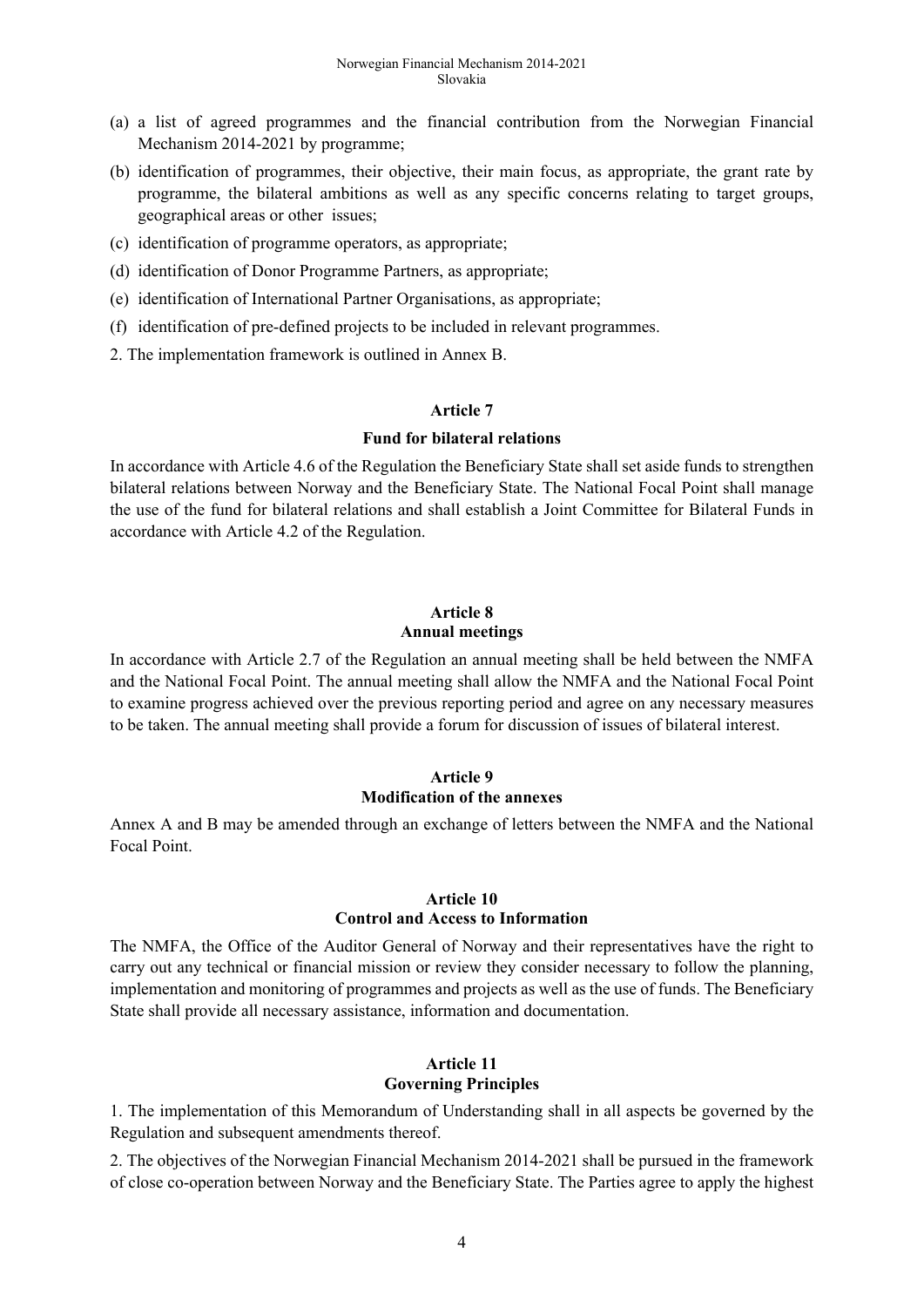degree of transparency, accountability and cost efficiency as well as the principles of good governance, partnership and multi-level governance, sustainable development, gender equality and equal opportunities in all implementation phases of the Norwegian Financial Mechanism 2014-2021.

3. The Beneficiary State shall take proactive steps in order to ensure adherence to these principles at all levels involved in the implementation of the Norwegian Financial Mechanism 2014-2021.

4. No later than 31/12/2020, the Parties to this Memorandum of Understanding shall review progress in the implementation of this Memorandum of Understanding and thereafter agree on reallocations within and between the programmes, where appropriate. The conclusion of this review shall be taken into account by the National Focal Point when submitting the proposal on the reallocation of the reserve referred to in Article 1.11 of the Regulation.

## **Article 12 Entry into Force**

This Memorandum of Understanding shall enter into force on the day after the date of its last signature.

\*\*\*\*\*\*\*\*

This Memorandum of Understanding is signed in four originals in the English Language.

For the Kingdom of Norway For the Slovak Republic Signed in Bratislava on 28/11/2016 Signed in Bratislava on 28/11/2016 ...................................................................... ......................................................................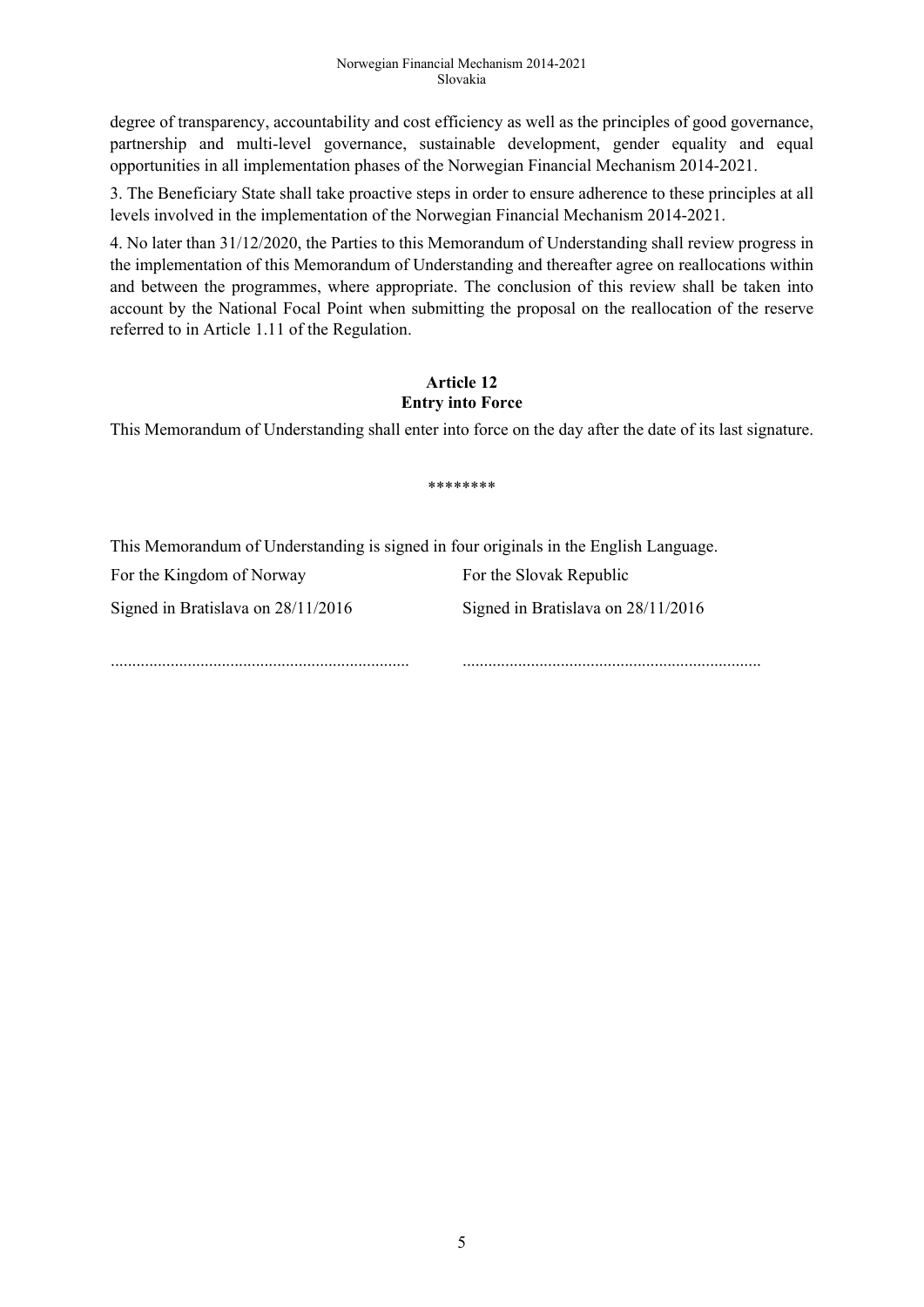ANNEX A

# **National management and control structures**

## **1. National Focal Point**

The Department of EEA and Norway Grants in the Ministry of Investments, Regional Development and Informatization of the Slovak Republic shall act as the National Focal Point.

The Department of EEA and Norway Grants, within the Section of Financial Programmes, is directly subordinated to the Minister of Investments, Regional Development and Informatization of the Slovak Republic, who shall act as the Head of the National Focal Point.

The roles and responsibilities of the National Focal Point are stipulated in the Regulation, in particular Article 5.3 thereof.

# **2. Certifying Authority**

The Section of European Funds of the Ministry of Finance of the Slovak Republic shall act as the Certifying Authority

The Head of the Certifying Authority is the Director General of the Section of European Funds. The Certifying Authority reports directly to State Secretary II.

The roles and responsibilities of the Certifying Authority are stipulated in the Regulation, in particular Article 5.4 of the Regulation

## **3. Audit Authority**

The Section of Audit and Control of the Ministry of Finance of the Slovak Republic shall act as the Audit Authority.

The Head of the Audit Authority is the Director General of the Section of Audit and Control. The Director General of the Section of Audit and Control is directly subordinated to the Minister of Finance. The Section of Audit and Control is independent and functionally separated from the Certifying Authority, other administrative units of the Ministry of Finance of the Slovak Republic, and other bodies involved in the implementation of the Financial Mechanism.

The roles and responsibilities of the Audit Authority are stipulated in the Regulation, in particular Article 5.5 thereof.

The Audit Authority shall be functionally independent of the National Focal Point and the Certifying Authority.

## **4. Irregularities Authority**

The Section of European Funds of the Ministry of Finance of the Slovak Republic (Certifying Authority) shall be responsible for the preparation and submission of irregularities reports to the FMC.

The Head of the Irregularities Authority is the Director General of the Section of European Funds. The Section of European Funds of the Ministry of Finance of the Slovak Republic reports directly to State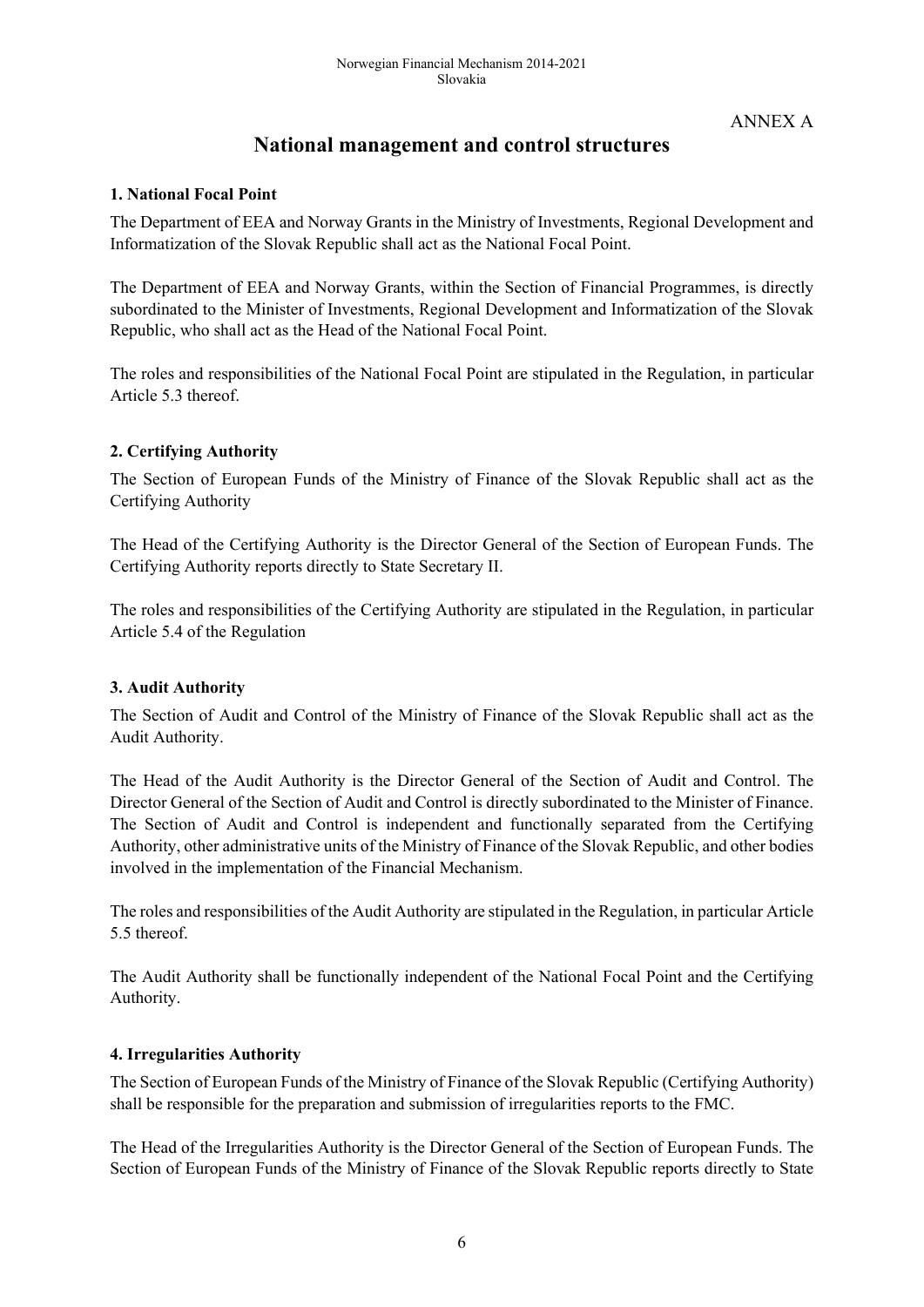# Secretary II.

The roles and responsibilities of the Irregularities Authority are stipulated in the Regulation, in particular Article 12.3 thereof.

# **5. Strategic Report**

In accordance with Article 2.6 of the Regulation, the National Focal Point shall annually submit to the NMFA a Strategic Report on the implementation of the Norwegian Financial Mechanism 2014-2021 in the Beneficiary State. The Strategic Report shall be submitted to the NMFA at least two months before the annual meeting unless otherwise agreed.

# **6. Organigram**

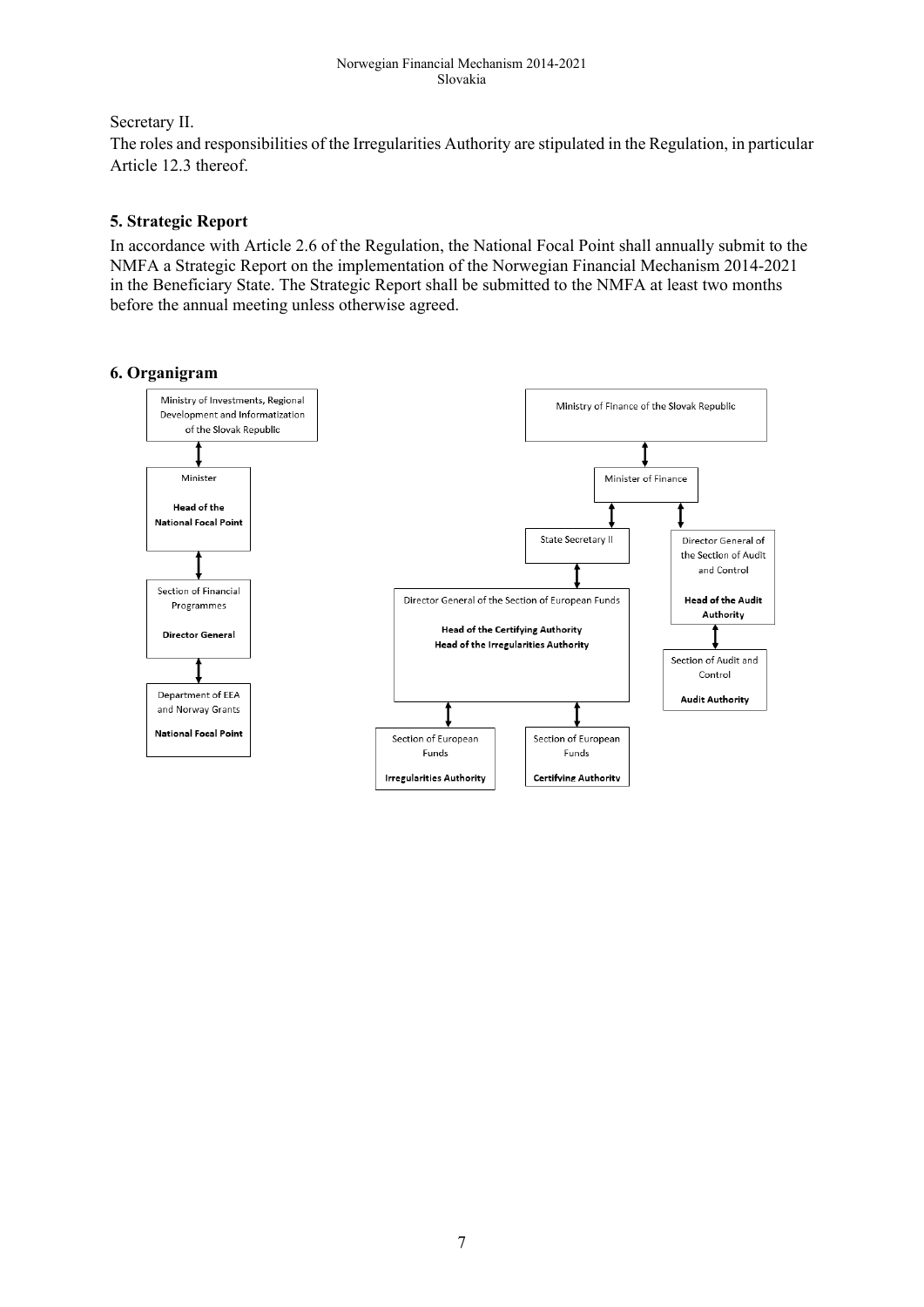## ANNEX B

# **Implementation framework**

In accordance with Article 2.5 of the Regulation, the Parties to this Memorandum of Understanding have agreed on an implementation framework outlined in this annex.

#### **1. Financial parameters of the implementation framework**

|                | <b>Slovakia</b>                                                      | <b>Norway</b><br><b>Grants</b><br>contribution | <b>National</b><br>contribution |
|----------------|----------------------------------------------------------------------|------------------------------------------------|---------------------------------|
|                | <b>Programmes</b>                                                    |                                                |                                 |
| L              | Business Development, Innovation and SMEs                            | € 14,000,000                                   | € 2,470,588                     |
| 2              | Climate Change Mitigation and Adaptation                             | € 13,216,000                                   | € 2,332,235                     |
| 3              | Local Development, Poverty Reduction and Roma Inclusion              | € 15,000,000                                   | € 2,647,059                     |
| $\overline{4}$ | Domestic and Gender-based Violence                                   | $\in 9,000,000$                                | € 1,588,235                     |
| 5              | Social Dialogue and Decent Work                                      | € 582,000                                      | N/A                             |
|                | <b>Other allocations</b>                                             |                                                |                                 |
|                | Technical Assistance to the Beneficiary State (Art. 1.10)            | € 873,000                                      | € 154,059                       |
|                | Reserve (Art. 1.11)                                                  | N/A                                            | N/A                             |
|                | Reserve for completion of projects under FM 2009-2014<br>(Art. 1.12) | N/A                                            | N/A                             |
|                | Fund for bilateral relations (Art. 4.6.1)                            | $\epsilon$ 1,164,000                           | N/A                             |
|                | <b>Net allocation to Slovakia</b>                                    | € 53,835,000                                   | € 9,192,176                     |

#### **2. Specific concerns**

Bilateral relations between the Kingdom of Norway and the Slovak Republic shall be strengthened with the aim of stimulating and developing long-term cooperation within all areas listed in the Annex to the Agreement between the Kingdom of Norway and the European Union. It is also an ambition to strengthen bilateral cooperation at political level and European level in areas of common interest.

#### **3. Substantive parameters of the implementation framework**

The programmes described below are to be implemented subject to the approval of the NMFA, in accordance with Article 6.3 of the Regulation.

#### **A. Programme Business Development, Innovation and SMEs**

| Programme objective:<br>Programme grant:<br>Programme co-financing:<br>Programme Operator: | Increased value creation and sustainable growth<br>$\epsilon$ 14,000,000<br>€ 2,470,588<br>Research Agency                                   |
|--------------------------------------------------------------------------------------------|----------------------------------------------------------------------------------------------------------------------------------------------|
| Donor Programme Partners(s):                                                               | Innovation Norway (IN)<br>Norwegian Agency for International Cooperation and Quality<br>Enhancement in Higher Education (DIKU)               |
| Programme $area(s)$ :                                                                      | Business Development, Innovation and SMEs<br>Education, Scholarships, Apprenticeships and Youth<br>Entrepreneurship                          |
| Special-concerns:                                                                          | The programme shall address the following main focus areas: Green<br>Industry Innovation, Welfare technology and Ambient Assisted<br>Living. |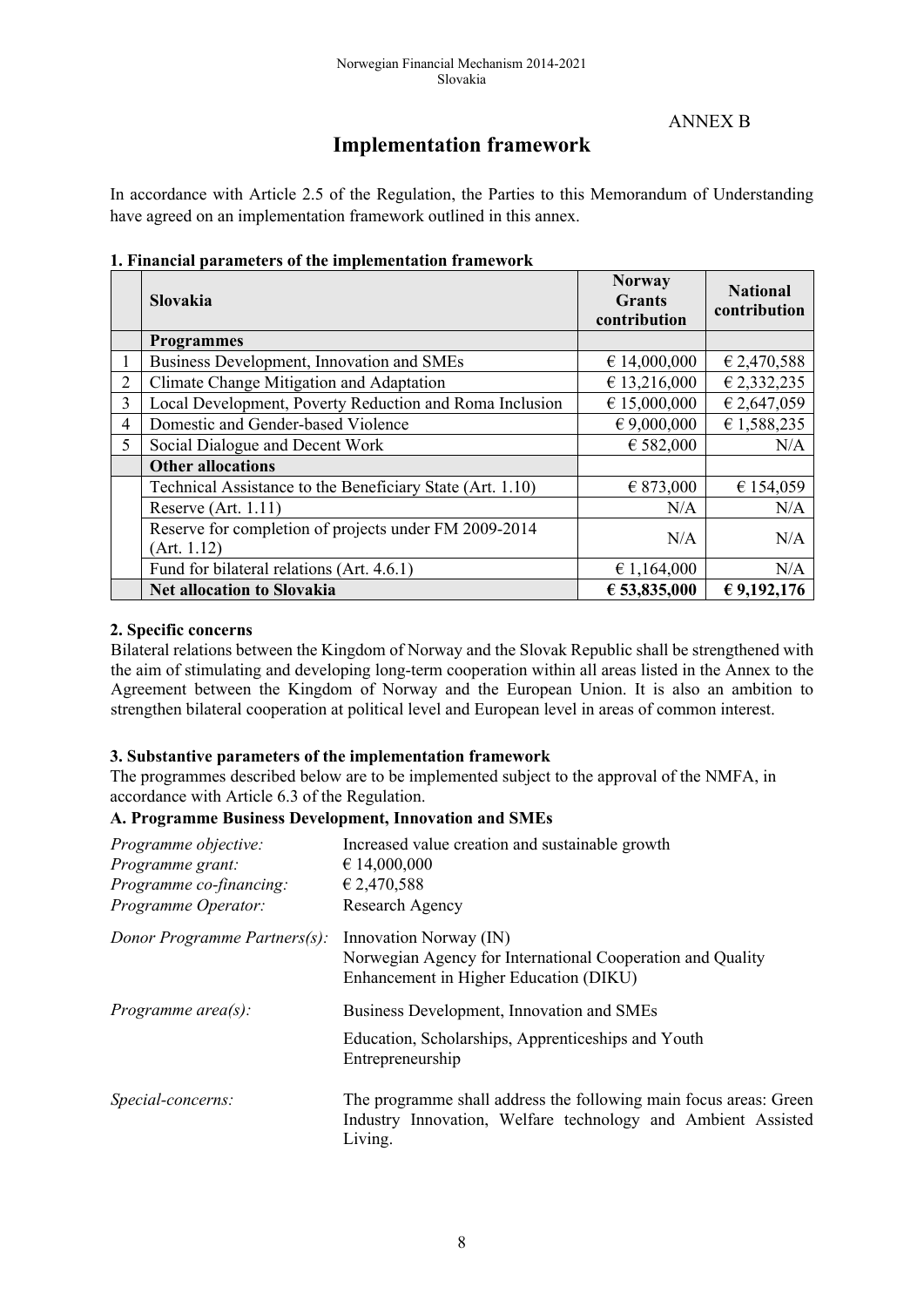|                      | Up to 15% of the total eligible expenditure of the programme shall be<br>set aside for a component addressing "Education, Scholarships,<br>Apprenticeships and Youth Entrepreneurship" (PA3), which shall be<br>implemented in the form of a small grant scheme. The participation<br>of the Norwegian Agency for International Cooperation and Quality<br>Enhancement in Higher Education (DIKU), as Donor Programme<br>Partner, shall be limited to this component of the programme. |  |
|----------------------|----------------------------------------------------------------------------------------------------------------------------------------------------------------------------------------------------------------------------------------------------------------------------------------------------------------------------------------------------------------------------------------------------------------------------------------------------------------------------------------|--|
|                      | Measures implemented under this programme shall, inter alia,<br>address young and female entrepreneurs, as a priorititised target<br>group.                                                                                                                                                                                                                                                                                                                                            |  |
| Bilateral ambitions: | $\epsilon$ 100,000 shall be allocated to the programme from the fund for<br>bilateral relations. This does not prevent the Joint Committee for<br>Bilateral Funds from allocating additional funds to the programme.                                                                                                                                                                                                                                                                   |  |

The programme will be implemented in conjunction with the programme Business Development, Innovation and SMEs implemented under the EEA Financial Mechanism 2014-2021.

#### **B. Programme Climate Change Mitigation and Adaptation**

| Programme objective:         | Climate change mitigated and vulnerability to climate change<br>reduced                                                                                                                                             |
|------------------------------|---------------------------------------------------------------------------------------------------------------------------------------------------------------------------------------------------------------------|
| Programme grant:             | € 13,216,000                                                                                                                                                                                                        |
| Programme co-financing:      | € 2,332,235                                                                                                                                                                                                         |
| Programme Operator:          | Ministry of Environment of the Slovak Republic                                                                                                                                                                      |
| Donor Programme Partners(s): | Norwegian Water Resources and Energy Directorate (NVE)<br>Norwegian Directorate for Civil Protection and Emergency Planning<br>(DSB)<br>Norwegian Environment Agency (NEA)                                          |
| Programme $area(s)$ :        | Climate Change Mitigation and Adaptation                                                                                                                                                                            |
| Bilateral ambitions:         | $\epsilon$ 50,000 shall be allocated to the programme from the fund for<br>bilateral relations. This does not prevent the Joint Committee for<br>Bilateral Funds from allocating additional funds to the programme. |

The programme will be implemented in conjunction with the programme Climate Change Mitigation and Adaptation implemented under the EEA Financial Mechanism 2014-2021.

#### **C. Programme Local Development, Poverty Reduction and Roma Inclusion**

| Programme objective:                         | Strengthened social and economic cohesion                                                                                                                                                                            |
|----------------------------------------------|----------------------------------------------------------------------------------------------------------------------------------------------------------------------------------------------------------------------|
| Programme grant:                             | € 15,000,000                                                                                                                                                                                                         |
| Programme co-financing:                      | € 2,647,059                                                                                                                                                                                                          |
| Programme Operator:                          | Ministry of Investments, Regional Development and Informatization<br>of the Slovak Republic                                                                                                                          |
| International Partner<br>$Organisation(s)$ : | Council of Europe (CoE)                                                                                                                                                                                              |
| Programme area $(s)$ :                       | Local Development and Poverty Reduction                                                                                                                                                                              |
|                                              | Roma Inclusion and Empowerment                                                                                                                                                                                       |
|                                              | Children and Youth at Risk                                                                                                                                                                                           |
| Special-concerns:                            | The programme shall contribute to fostering local development and<br>to reducing poverty, with a strong focus on vulnerable groups at high<br>risk of exclusion, such as Roma. It shall implement cost-efficient and |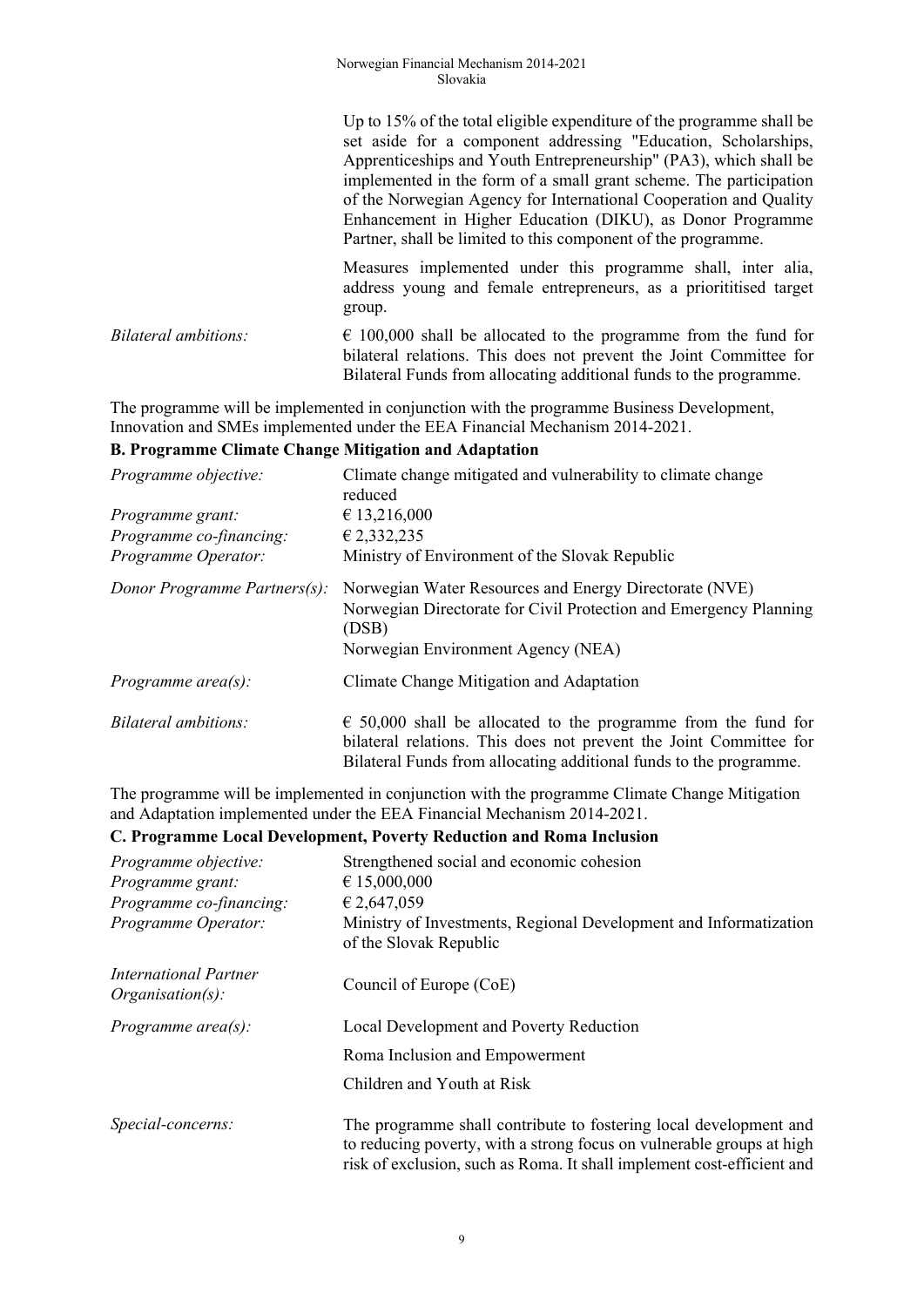sustainable measures that integrate education, housing, employment and health components. Establishing multi-functional youth centers, targeted at vulnerable children and youth, in the least developed regions of Slovakia shall be further explored during the development of the concept note, as well as the cooperation of the centers with mediators from Roma communities.

In addition, a pre-defined project in the following area shall be considered: building on and scaling up the project "Creation of an accredited programme of innovative education for teaching staff of primary schools to increase their intercultural competence in the educational process of Roma pupils", implemented by the National Institute of Pedagogy, supported by the SK04 programme of the EEA Financial Mechanism 2009-2014. Cooperation with Norwegian entities at project level shall be encouraged, including, but not restricted to considering partnerships with the European Wergeland Centre and the Nansen Centre for Peace and Dialogue.

A maximum level of funding available from the total eligible expenditure of the programme for infrastructure (hard measures), and provisions for co-funding, shall be identified in the concept note.

The relevant public institution(s) in the Slovak Republic in charge of the cross-cutting policy area in question, the relevant ministries and Plenipotentiaries, especially the Plenipotentiary for Roma Communities, shall be actively involved in the preparation and implementation of the programme, including, when feasible, as member(s) of the Cooperation Committee.

*Bilateral ambitions:*  $\epsilon$  75,000 shall be allocated to the programme from the fund for bilateral relations. This does not prevent the Joint Committee for Bilateral Funds from allocating additional funds to the programme.

#### **D. Programme Domestic and Gender-based Violence**

| Programme objective:<br>Programme grant:<br>Programme co-financing:<br>Programme Operator: | Domestic and gender-based violence prevented and victims<br>protected and assisted<br>$\epsilon$ 9,000,000<br>€ 1,588,235<br>Ministry of Investments, Regional Development and Informatization<br>of the Slovak Republic                                                                                                                                                                                       |
|--------------------------------------------------------------------------------------------|----------------------------------------------------------------------------------------------------------------------------------------------------------------------------------------------------------------------------------------------------------------------------------------------------------------------------------------------------------------------------------------------------------------|
| Donor Programme Partners(s):                                                               | Norwegian Directorate of Health (HDIR)                                                                                                                                                                                                                                                                                                                                                                         |
| <b>International Partner</b><br>$Organisation(s)$ :                                        | Council of Europe (CoE)                                                                                                                                                                                                                                                                                                                                                                                        |
| Programme $area(s)$ :                                                                      | Domestic and Gender-based Violence<br>Work-life Balance                                                                                                                                                                                                                                                                                                                                                        |
| Special-concerns:                                                                          | The programme shall build on the results achieved by the SK09<br>programme under the Norwegian Financial Mechanism 2009-2014,<br>with the aim of providing systematic support to victims of domestic<br>and gender-based violence in line with the Council of Europe<br>Convention on preventing and combating violence against women<br>and domestic violence. The supported projects shall contribute to the |